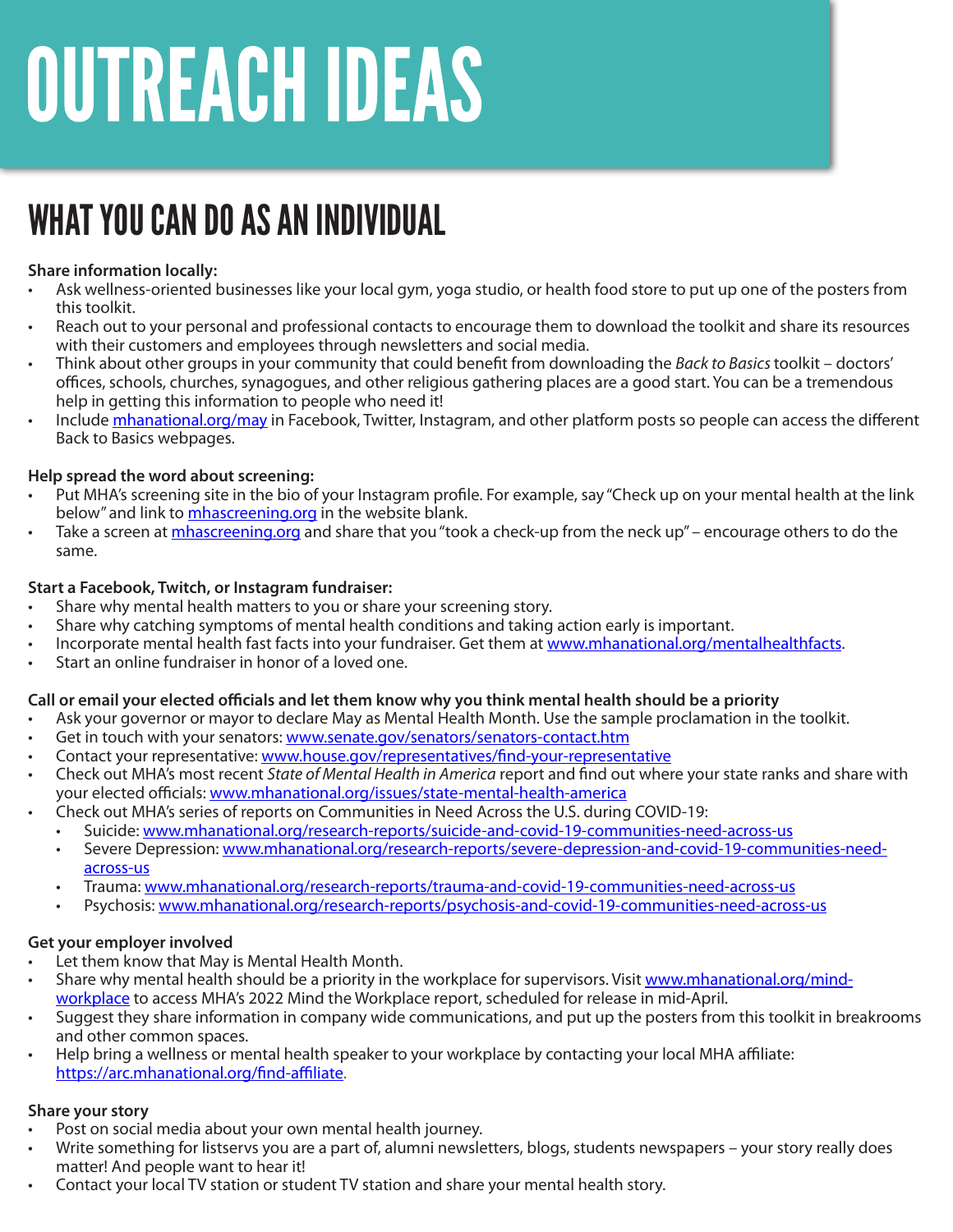#### **Reach out individually**

- Think about who you interact with on a daily basis that would find this information useful for themselves or others.
- Think about your friends or family who you have been wanting to start a conversation with Mental Health Month Is the perfect time to start the conversation.

#### **Show your support**

- Shop MHA's online store to stock up on your mental health awareness swag: https://store.mhanational.org/.
- Donate to MHA or one of its affiliates during May. Find your local affiliate by visiting https://arc.mhanational.org/findaffiliate.

### WHAT ORGANIZATIONS CAN DO

- Organize a community run or walk for mental health (these can also be done virtually). Reach out to your local media for assistance in promoting the event. Email your partners, family members and friends, donors, and local officials inviting them to participate.
- Host a mental health screening or other educational event at a local venue (e.g., town hall, firehouse, church, mall or library). Have computers or tablets available for people to go to [www.MHAscreening.org.](http://www.MHAscreening.org) Make sure to have a printer so people can print their results. If an in-person event isn't possible, host a webinar or Facebook Live event.
- Plan an advocacy event. This could be a day at your state capitol or an email campaign. Invite advocates, consumers, concerned citizens and community and business leaders to reach out to each policymaker to discuss your community's mental health needs.
- Team up with other local mental health and wellness organizations to host a community meet-and-greet.

### WHAT YOU CAN DO FOR STUDENTS

#### **Host a Q&A with a mental health professional**

- Invite students to write in anonymous questions about mental health conditions and how to take care of their mental health. Have the school counselor answer the questions and have teachers read answers to the class.
- Choose a topic and host an "An Ask Me Anything" style chat online for parents with a clinician or representative from your local Department of Behavioral Health. Promote the event and invite participants to ask the expert any questions they have regarding mental health.

#### **Share stories and information**

- Ensure your students are aware of and know how to access available resources.
- Include mental health as part of the conversation in alumni newsletters, department wide communications, student life, and social media.
- Direct people to MHA's Mental Health Month Toolkit in your messaging for the month at [www.mhanational.org/may](http://www.mhanational.org/may).
- Host mental health monologues—invite students to submit anonymous stories to be performed by student actors or the individuals themselves—at an assembly or record them and share the video.
- Lime green is the official awareness color for mental health coordinate a day, such as a spirit day or "paint the school green" day, to celebrate and honor mental health awareness.

### WHAT BUSINESSES CAN DO

- Use the the drop-in article from this year's toolkit and send a Mental Health Month themed email to your constituents.
- Put out a company blog in support of mental health in the workplace.
- Encourage employees to share wellness or self-care tips in newsletters or messaging channels.
- Link to mental health resources (like your company Employee Assistance Program) in your company newsletter.
- Host an online chat with community stakeholders, other organizations, local leaders, or industry support organizations.
- Connect with one of MHA's affiliates and bring a speaker to your workplace. Find your local affiliate by visiting [https://arc.](https://arc.mhanational.org/find-affiliate) [mhanational.org/find-affiliate.](https://arc.mhanational.org/find-affiliate)
- Lime green is the official awareness color for mental health; consider releasing a limited-edition mental health month themed product.
- Host a wellness webinar.
- Invite a wellness professional like a clinician to do a "social media takeover" and allow them to share information about workplace wellness or mental health within your industry and take questions on your social media for a whole day.
- Post posters from MHA's *Back to Basics* toolkit in your office or business.
- Shop MHA's store and take a picture with your merch to share online [https://store.mhanational.org.](https://store.mhanational.org/)